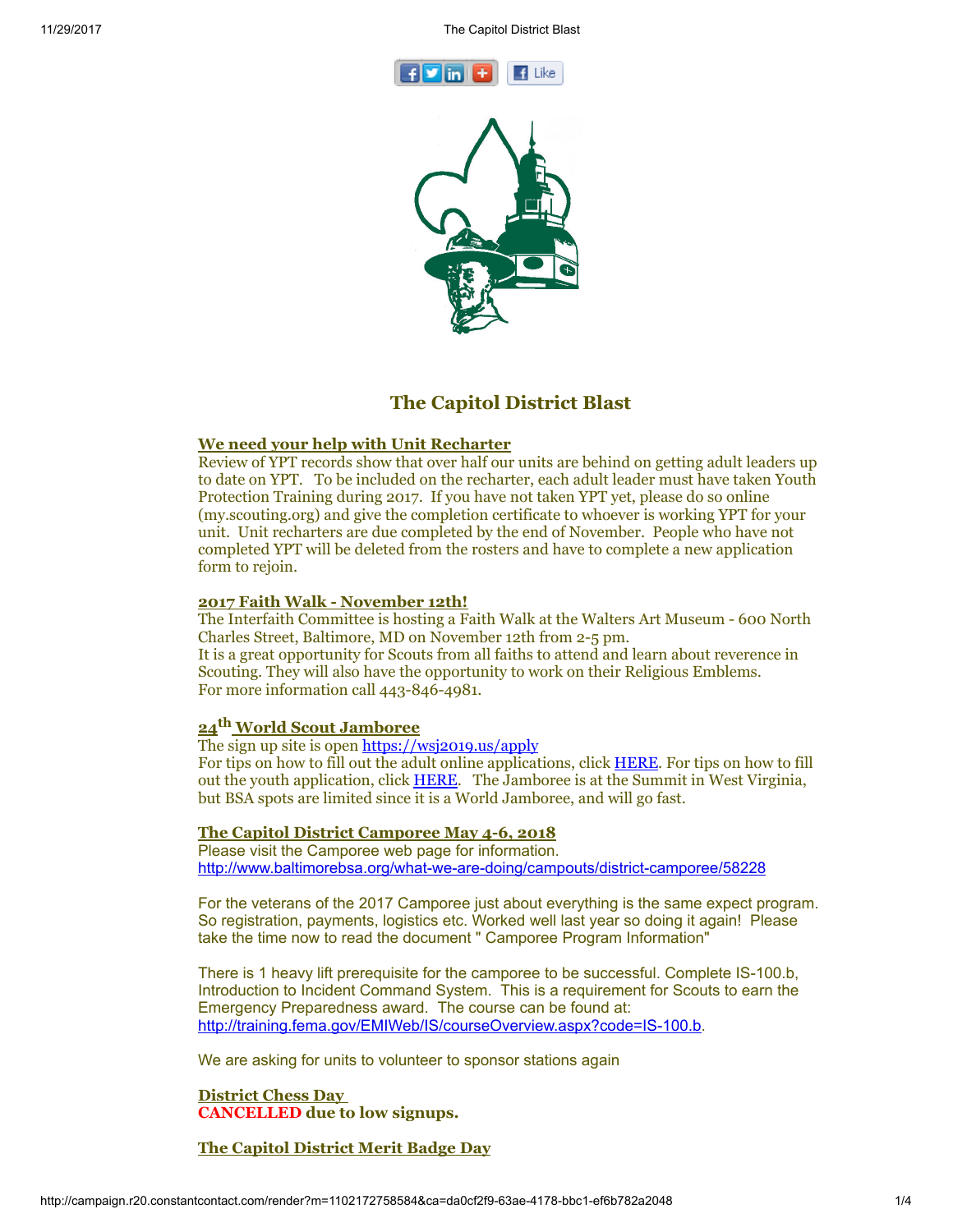#### 11/29/2017 The Capitol District Blast

Will be held on January 27, 2018 from 8:30-4pm at the Annapolis High School located at 2700 Riva Rd. Merit badges that will be offered include, Architecture, Communication, Fingerprinting, First Aid, Game Design, Law, Railroading, and Soil & Water Conservation and more.

Scouts will need to bring a bag lunch, pen, paper, approved blue card, have their prerequisites completed and wear their Class "A" uniform. Volunteers still needed to assist the MB instructors and general kid wrangling. Please contact Audrey Burke if you would like to help [atburke@comcast.net](mailto:atburke@comcast.net)

Scouts will need to register through Sign Up Genius, which will be out shortly.

#### Committee Member Training

we will offer Committee training for all programs (Cubs, Scouts, Venturing) at the January 27 Merit Badge event. The training will be 8:30AM to 1PM at Annapolis HS and will qualify the student for all three committee types. We will first teach Boy Scout Committees, and then teach the other programs by differences. Contact Mark Mulligan at [crew396@aol.com](mailto:crew396@aol.com) to sign up.

## Range Safety Courses

The Shooting Sports Committee is offering a Range Safety Officer and a Chief Range Safety Officer training classes:

### NRA Range Safety Officer Course

Where: Baltimore Bowmen Archery Club, 10301 Harford Rd., Glen Arm, Md. 21057 When: Sunday, November 19, 2017 9 A.M. to 6 P.M. Cost: \$60 Instructor Contact Info: Paula Parsons NRA.Instructor: [Paula@gmail.com](mailto:Paula@gmail.com) (443) 845-5013

## NRA Chief Range Safety Officer Course

Where: Baltimore Bowmen Archery Club, 10301 Harford Rd., Glen Arm, Md. 21057 When: Saturday and Sunday, December 2-3, 201 7(You MUST attend BOTH days in order to achieve certification) 9 A.M. to 6 P.M. Cost: \$120 Instructor Contact Info: Paula Parsons NRA.Instructor: [Paula@gmail.com](mailto:paula@gmail.com) (443) 845-5013

## Survive with 815:

December 9, Saturday, 1pm - 7:30pm, @ Knights of Pythias in Edgewater. Webelos and Arrow of Light Scouts can sign up with their adult guardian at <http://www.signupgenius.com/go/60b0c4cabad2ea6fd0-survive> for various survival missions.

Questions regarding the event can be referred to: [Troop815info@gmail.com](mailto:Troop815info@gmail.com)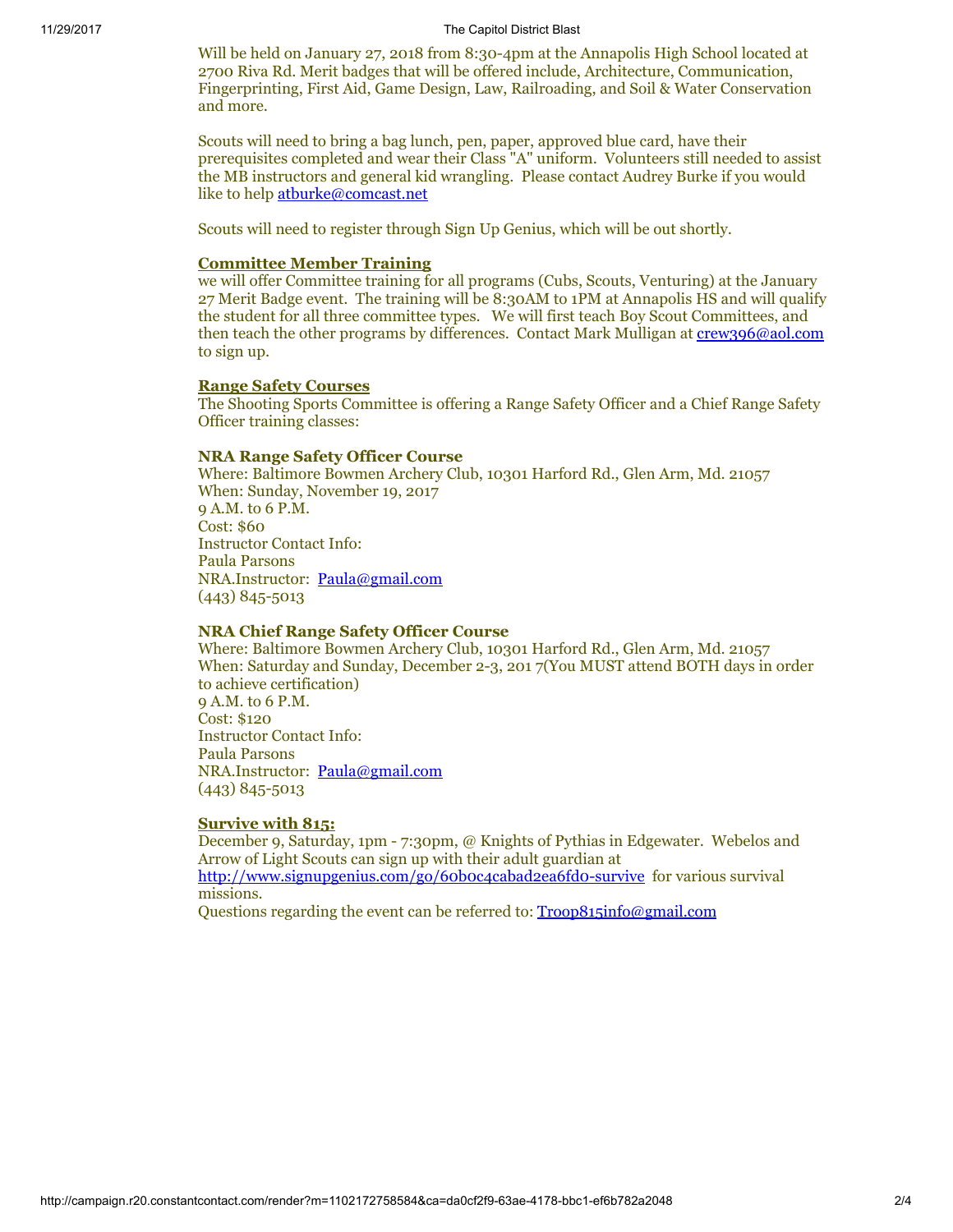

# **Can you Survive with Troop 815?**

- Survival Missions with Troop 815 • What:
- When: December 9<sup>th</sup>, Saturday. Check in starts at 1pm. Last session starts at 6:30pm.
- Where: Knights of Pythias, 2529 Solomons Island Rd, Edgewater
- Webelos and Arrow of Light Scouts, Who: With Adult guardian
- Free Cost:
- Choose your Mission!: Survival missions run from 1:15 to 7:30 pm. Choose the survival missions you want at the times you want.
- **Survival Missions Include: Get NESW Oriented to** the lay of the land; Lash an emergency shelter; Start a Fire; Cook a meal without a stove; Identify Your Prints; and more!



- Food: Webelos/AOL Scout Prepared Meal
- Clothing/Weather: Some missions will be outdoors. Some will be indoors. Please dress for the weather, preferably in layers. Full Survival Mission 815 will only be canceled by a weather related storm.

Register at: http://www.signupgenius.com/go/6oboc4cabad2ea6fdo-survive

Questions? Email Troop815Info@gmail.com

# [SIGN UP NOW!](https://visitor.r20.constantcontact.com/d.jsp?llr=yri8jpcab&p=oi&m=1102172758584&sit=wso59vmdb&f=a27b22d6-1ae3-4965-8fb0-13ded5301e7a)